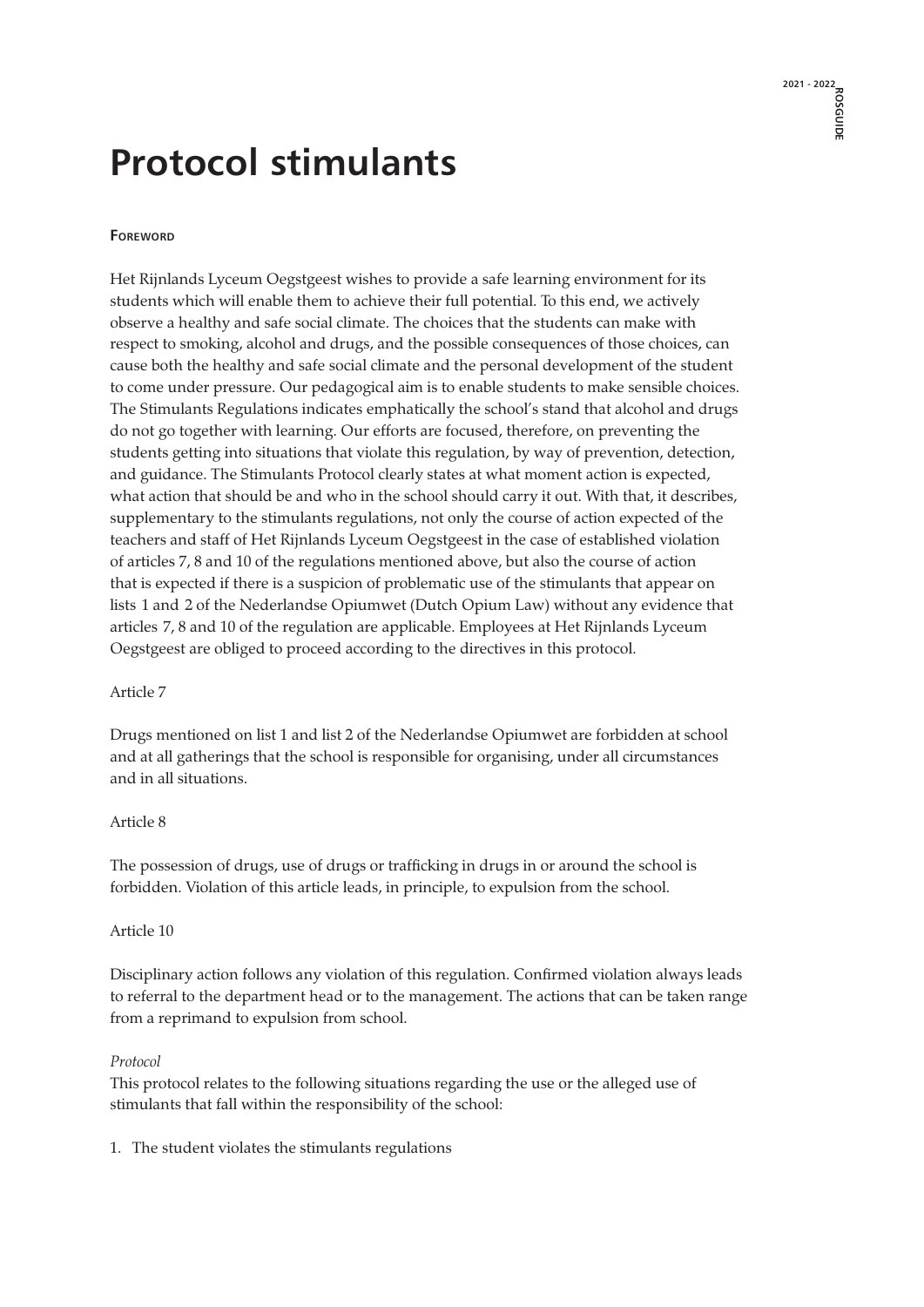- 2. Signs deduced from the student's behaviour by a. school staff b. outsiders
- 3. The student seeks help.

Each of these situations has its own procedure that will be described below.

a. *The student violates the stimulants regulation*

 If a teacher or member of staff establishes that a student violates or has violated articles 7 and 8 of the stimulants regulation, it is always reported to the Deputy Head of the Department. A report of possession, use or trafficking of drugs at school means, in all cases, that the "serious misbehaviour" procedure will be started. The procedure, through the process of listening to both sides of the argument, leads to the management making a judgement regarding the disciplinary measures to be taken. The management decides whether or not to go through the entire procedure. Should the management, after having heard all the evidence, decide not to complete the procedure and, with that, not to expel the student from school, conditions can be stipulated for the student's remaining time at the school (for example, being treated by in-house or outside care workers).

b. *Signs derived from the student's behaviour by school staff*

#### *Step 1: Spotting the Signs*

 The teaching staff at Het Rijnlands Lyceum Oegstgeest is alert to spotting the signs that can indicate the use of drugs (absence, school marks falling behind, coming late to lessons). The caretakers in particular are on the lookout for any unusual behaviour in the students outside lesson times. They monitor any possible contact between students from the school and outsiders in the schoolyard or in the immediate surroundings.

 The one who observes the signs informs the tutor of the student concerned. The tutor assesses whether there is cause to have an initial talk with the student concerned. If they do decide to talk to the student, the department head will always be asked for any further information about the student. During the talk, the tutor will, in any case, inform the student that an account of the discussion will be put in the student's records or that a note will be made in the student's LVS, and that the parents will be informed that the talk has taken place. The tutor gives the student the opportunity to give an account of the discussion first to their parents. After the talk, the tutor, in consultation with the department head, assesses whether there is cause to hold a second talk with the student and their parents. The department head makes the decision on whether they attend the talk.

## *Step 2: Guidance*

 The aim of the first, detection talk is to provide an answer to the question of whether specific guidance of the student in this area is necessary and feasible. If that is the case, agreements will be made between the school, student and the parents during the second talk. The department head sees to it that the agreements are put in writing. The tutor monitors the execution of the agreements, any progress in the guidance, and further communication with the parents. During this phase, the tutor may seek advice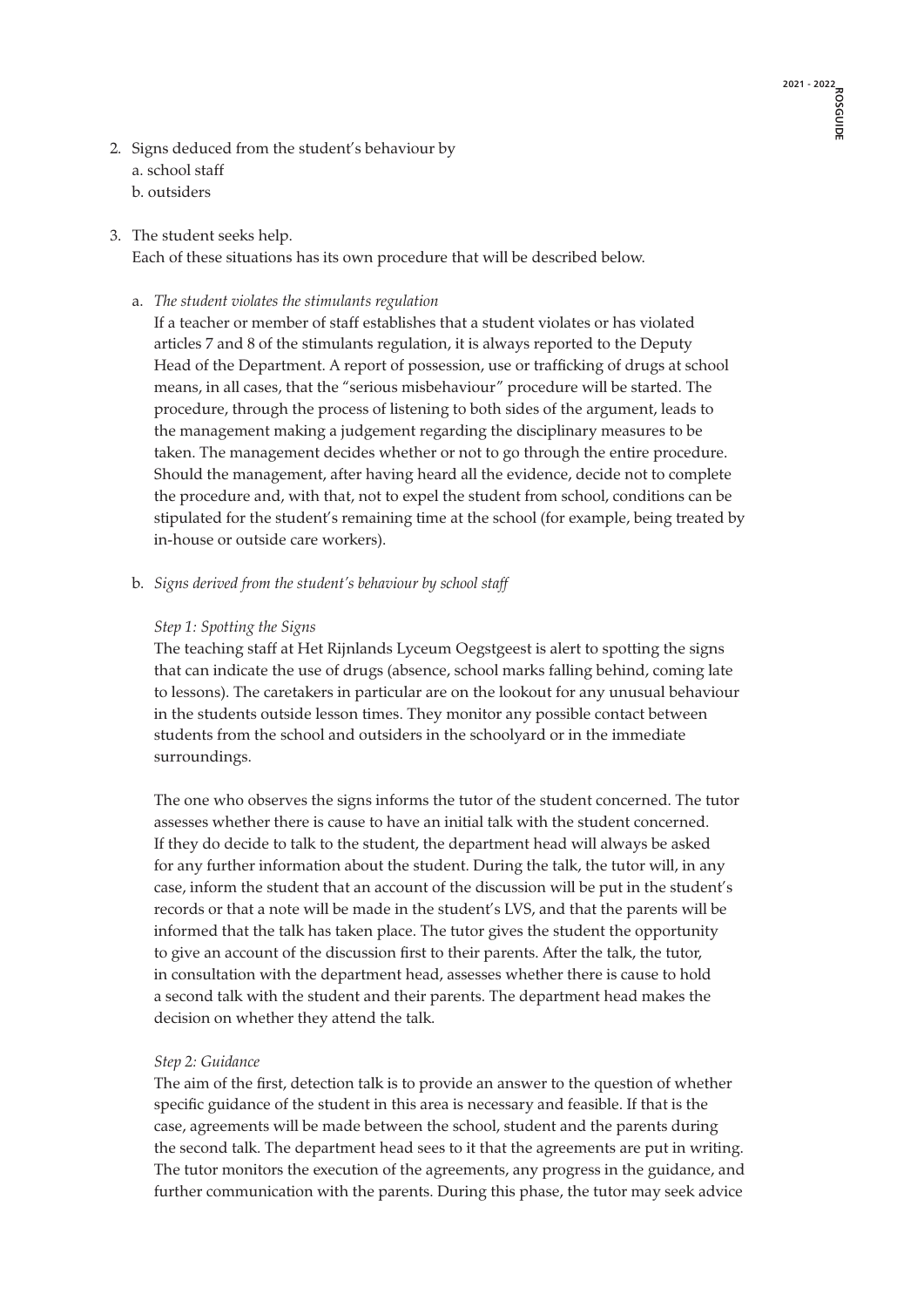from members of the care team. The department head informs the Principal of the main points.

 If the student proves unreceptive to guidance, then the tutor draws their attention strongly to the stimulants regulations.

#### c. *Signs spotted by those other than school staff*

#### *Step 1: Spotting the Signs*

 It is possible that outsiders will express their concerns or want to verify their suspicions with the school. These outsiders could be parents who want to react to the stories heard from their children, people living in the neighbourhood who are suffering inconvenience, fellow students who are worried etc. The informant will be put in touch with the tutor. Students who want to express their concerns about a fellow student may choose to whom they talk.

 If no name is known or no name can be mentioned, the informant will be put in touch with a member of the management team.

#### *Step 2: Guidance*

 If the report cannot be traced to an individual student, then the informant can only be given advice in general terms. In addition, attention will be drawn to the fact that our school has a care team.

 If the report comes in with the first name and surname of the student concerned, the tutor decides whether the student will be approached. The tutor asks whether the informant has any objections to their name being made known to the student concerned. The tutor has an initial talk with the student in order to hear their reaction to the information that has been received. The tutor proceeds with the guidance given in situation 2a ("Signs derived from the behaviour …….") if the initial talk calls for it. The tutor lets the informant know of any action taken.

 Students who express their concerns about fellow students will be put in touch with members of the care team, in any event. Where possible, the care team supports these students during the process that follows. When members of the care team are the ones chosen to talk to, then they deal with it in the same way as described for the tutor. The care team judges for itself whether the tutor and the department head should be informed. If this does not happen, the care team can justify it at all times.

 Agreements on further support and guidance should be made with the student concerned and their parents in this situation, too. If the informant does name the student, they will be put in touch with the tutor.

#### d. *The student seeks help*

#### *Step 1: Spotting the Signs*

 The student who wants to talk about their own problematic use, or who asks directly for help, is urged to contact a member of the care team.

#### *Step 2: Guidance*

The care team examines the request for help and determines on its own responsibility